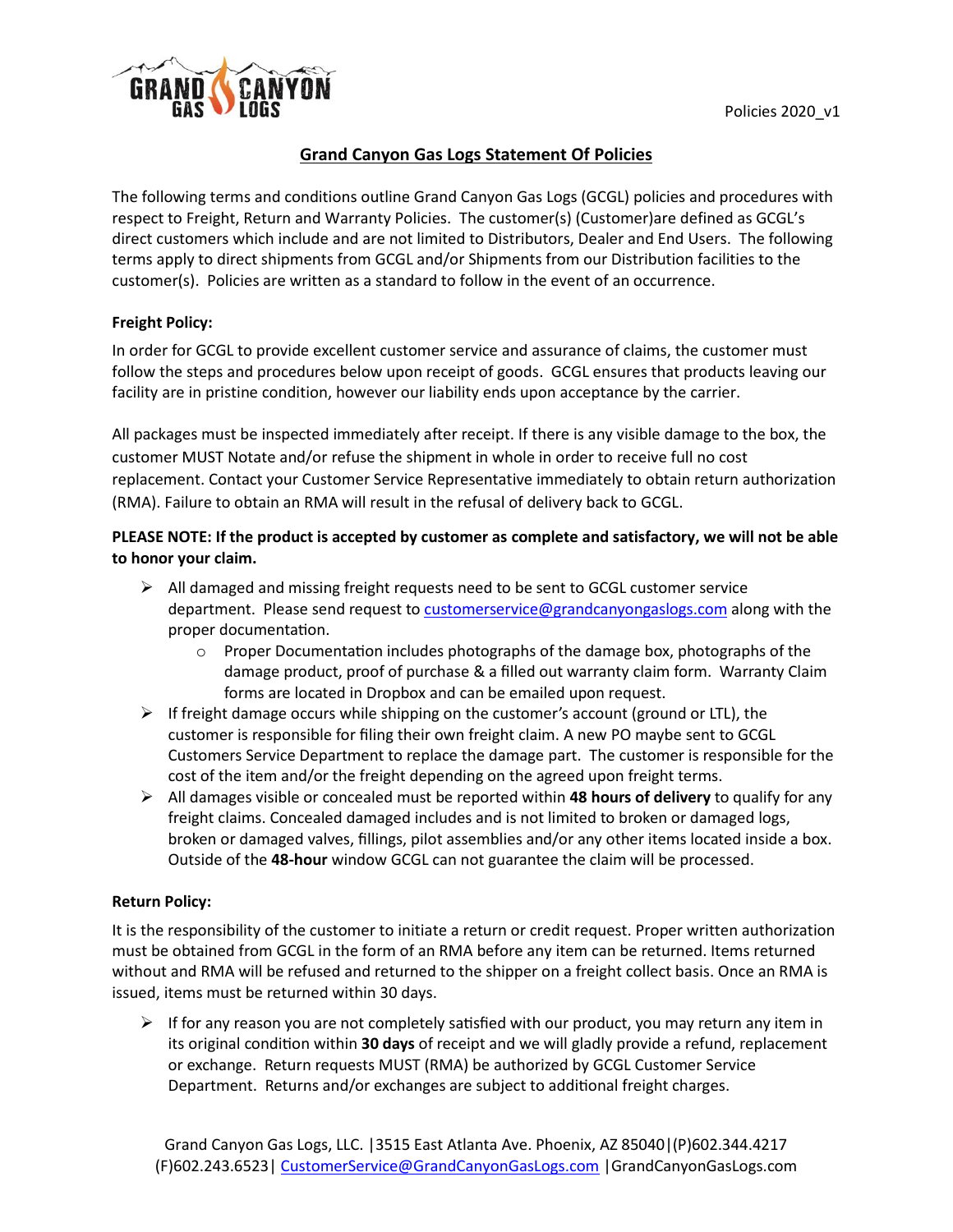

- $\triangleright$  Buyer Remorse Returns All returned item(s) that are deemed "Buyer's Remorse" will be accepted as long as received in original packaging and unused and are subject to a 20% restocking fee.
- $\triangleright$  All Returns will be accepted as long as the product is unused, unopened, and in original manufacturer packaging. Products that have been opened and installed will not be accepted.
- ➢ Product deemed "Special Order" or "Non-Stock" are not eligible for return.
- $\triangleright$  Returns are subject to a 20% re-stocking fee, and will be applied upon receipt and inspections of the item(s)
- $\triangleright$  It is the responsibility of the customer to return the product in the same new/undamaged condition in which it was received. If a return product is received damaged in shipping, it will not be eligible for a credit. GCGL is not responsible for items damaged during return shipping.
- $\triangleright$  Items intended for indoor use that have been damaged due to weather will not be covered under manufacturer's warranty, and are not eligible to be returned

### **Warranty Policy:**

GCGL Manufactures its products to the highest quality and standards. We also employ industry technical professionals to handle technical requests, trouble shooting questions and general product questions. Prior to submitting a warranty claim the GCGL Technical Service Department **MUST** be contact to diagnose & authorize a faulty or defective part. The following is a details statement on the warranties of each of our components.

### **Refractory Logs:**

 $\triangleright$  GCGL, logs carry a lifetime warranty against any manufacture defects or breakage as long as the products are installed INDOORS. Logs installed in an outdoor fireplace or outdoor fire-pits carry a (5) year warranty. This warranty does not cover color fading due to use. In the event defect or breakage occurs, a replacement will be available to pick up from the dealer at which the log set was originally purchased or shipped directly to the customer if ordered online. This warranty does not cover breakage caused by excessive handling once installed and fired and does not cover improper installation. This warranty is limited to original purchaser only.

## **Fiber Products:**

➢ Fiber products such as Cannon Balls, River Stones & Fiber Logs carry a 5-year warranty against any manufacture defects or breakage as long as the products are installed inside. Fiber Products carry a 2-year warranty when installed outside. This warranty does not cover color fading due to use. In the event defect or breakage occurs, a replacement will be available to pick up from the dealer at which the log set was originally purchased or shipped directly to the customer if ordered online. This warranty does not cover breakage caused by excessive handling once installed and fired. This warranty is limited to original purchaser only.

#### **Domestic Standard Burners:**

 $\triangleright$  GCGL burners carry a life time warranty against manufacture defects or breakage as long as the appliance is installed INDOORS and by a professional installer. Black paint color, sheen or finish is not covered. Domestic burners installed outside carry a (1) year warranty. In the event defect or breakage occurs, a replacement will be available to pick up from the dealer at which the log set was originally purchased or shipped directly to the customer if ordered online. This warranty